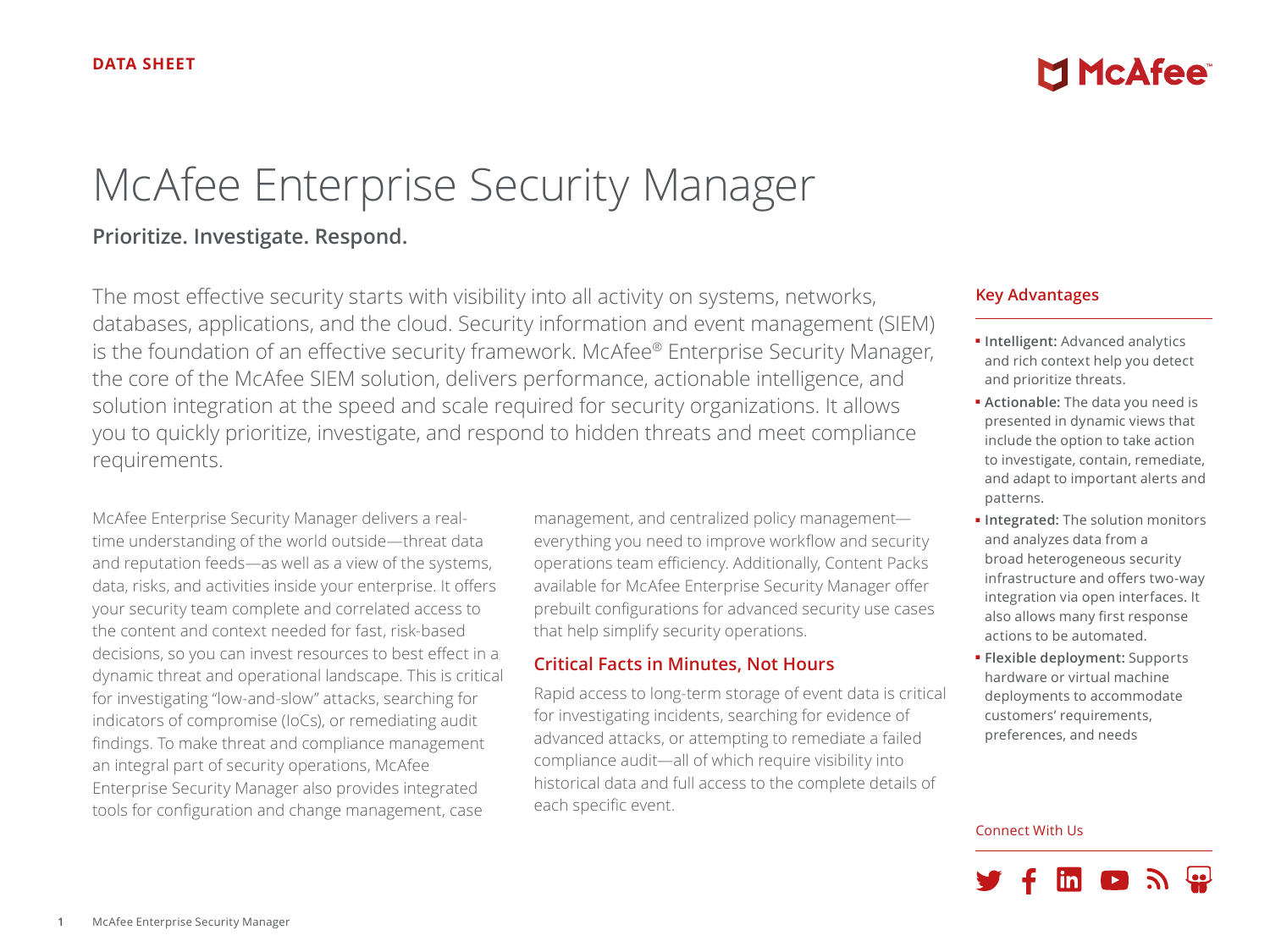McAfee Enterprise Security Manager is a highly tuned solution that can collect, process, and correlate log events from multiple years with other data streams, including STIX-based threat intelligence feeds, at the speed you require. McAfee Enterprise Security Manager can store billions of events and flows, keeping all information available for immediate ad hoc queries, while retaining data for the long term for forensics, rules validation, and compliance. Moreover, data can be replicated to multiple storage locations immediately, maintaining business continuity.

#### **Flexible Deployment Options**

McAfee Enterprise Security Manager is available for deployment within a customer's data center as a hardware-based or VM-based solution.

## **Built for Enterprise Scale**

Security operations teams increasingly require greater efficiency as they collect and rapidly explore increasingly large volumes of raw and parsed data from today's dynamic and distributed enterprise architectures. To overcome this challenge, McAfee Enterprise Security Manager uses an open and scalable data bus that was built specifically for high-volume data processing. In addition, a highly scalable data architecture supports ingestion, management, and analysis to prevent compromises to data collection, searching, and retention. Such compromises can jeopardize investigations when critical data is not available later, when query response slows analysis, or when only partial searching is possible due to performance.

#### **Context and Content Awareness**

When contextual information is available—including threat data and reputation feeds, identity and access management systems, privacy solutions, or other supported systems—each event is enriched with that context. This enrichment delivers better understanding and accurate triage based on how network and security events correlate to asset attributes and real business processes and policies.

McAfee Enterprise Security Manager's scalability and performance enable collection of more information from more sources, including application content, such as documents, transactions, and communications, providing deep forensic value to you. This information is heavily indexed, normalized, and correlated to help you detect a wider range of risks and threats.

#### **Advanced Threat Interpretation**

Whether it is network traffic, user activity, or application use, any variation from normal activity could indicate that a threat is imminent and that your data or infrastructure is at risk. McAfee Enterprise Security Manager calculates baseline activity for all collected information and provides prioritized alerts with the goal of discovering potential threats before they occur, while at the same time analyzing that data for patterns that may indicate a larger threat. In addition, McAfee Enterprise Security Manager leverages contextual information and enriches each event with that context for a better understanding of how security events can impact real business processes.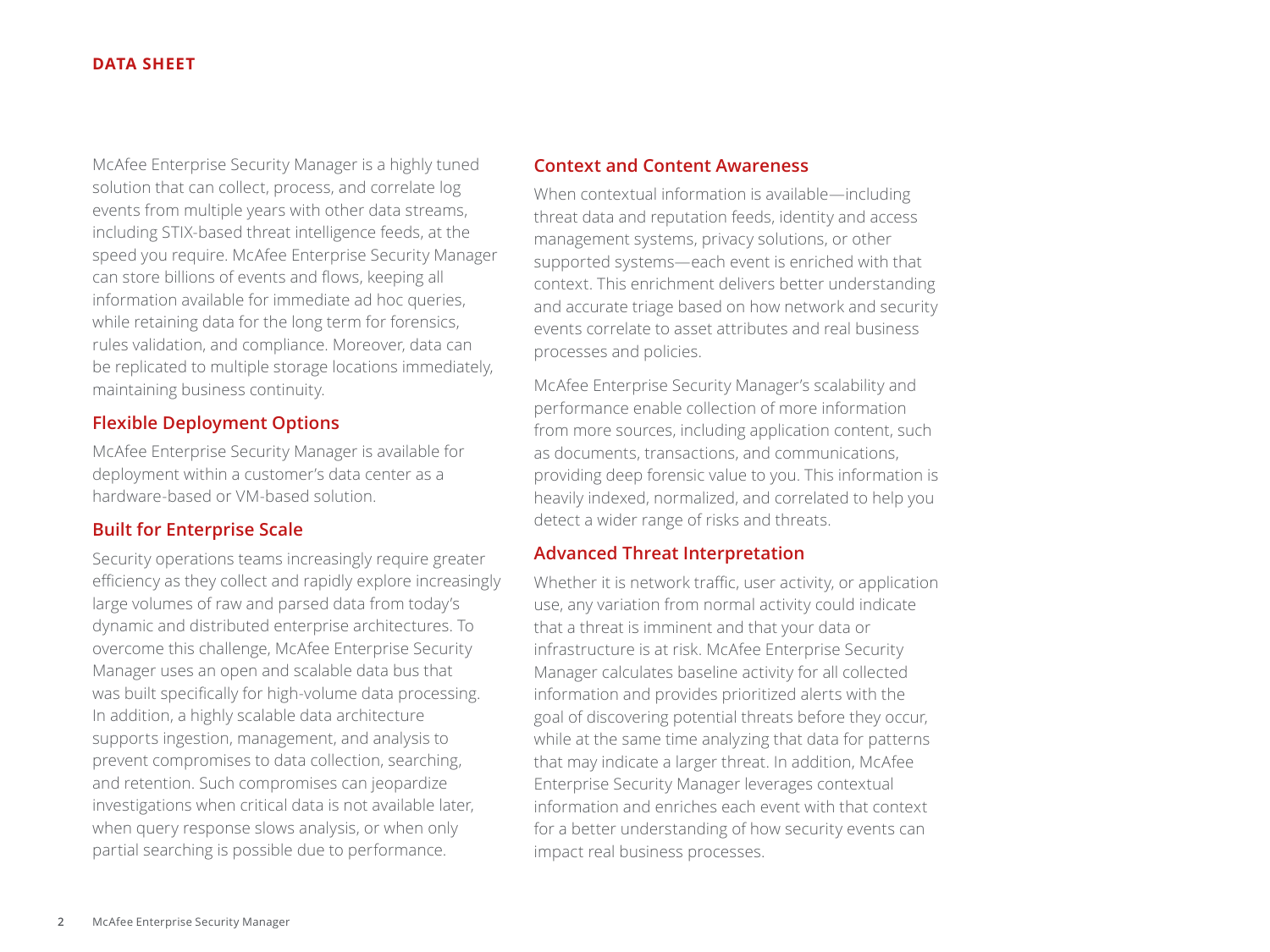McAfee Enterprise Security Manager's Cyber Threat Management dashboards offer enhanced real-time monitoring and understanding of emerging threats. Suspicious or confirmed threat information reported via STIX/TAXII, McAfee® Advanced Threat Defense, and/or third-party web URLs can be aggregated and correlated in near real time or historically (using the backtrace feature) against event data, providing security teams with a deeper understanding of the threat propagation within an environment. This intelligence enables organizations to align the right data with the right people to take action in near real time and make smarter decisions.

#### **Optimize Security Operations**

McAfee Enterprise Security Manager's analyst-centric user experience offers increased flexibility, ease of customization, and faster response to investigations. Streamlined workflows allow for more timely and effective incident management. With fast and smart access to threat information, analysts with any level of expertise—from beginner to expert—will find it easier to prioritize, investigate, and respond to evolving threats.

The usability of McAfee Enterprise Security Manager starts right out of the box, with hundreds of reports, views, rules, and alerts to use immediately—and all are easily customizable. Whether setting up baselining for understanding typical network usage or simply customizing alerts, McAfee Enterprise Security

Manager's dashboard enables easy visualization, investigation, and reporting on the most relevant security information. Now, organizations can have comprehensive and correlated access to the data and context needed for making fast and smart decisions.

In addition, McAfee Enterprise Security Manager offers Content Packs to simplify security operations with "ready-to-go" security use cases that are preconfigured and offer fast access to advanced threat or compliance management capabilities. Content Packs are prebuilt configurations for common security use cases that provide sets of rules, alarms, views, reports, variables, and watchlists. Many Content Packs provide prepackaged triggers for behaviors that may warrant additional scrutiny or automatic remediation.

#### **Simplify Compliance**

By centralizing and automating compliance monitoring and reporting, McAfee Enterprise Security Manager eliminates time-consuming manual processes. Additionally, integration with the Unified Compliance Framework (UCF) enables a "collect-once, complywith-many" methodology for meeting compliance requirements and keeping audit efforts and expense to a minimum. Support for the UCF brings efficiencies to compliance by normalizing the specifics of each regulation, which enables the single set of collected events to be easily mapped to the individual regulations.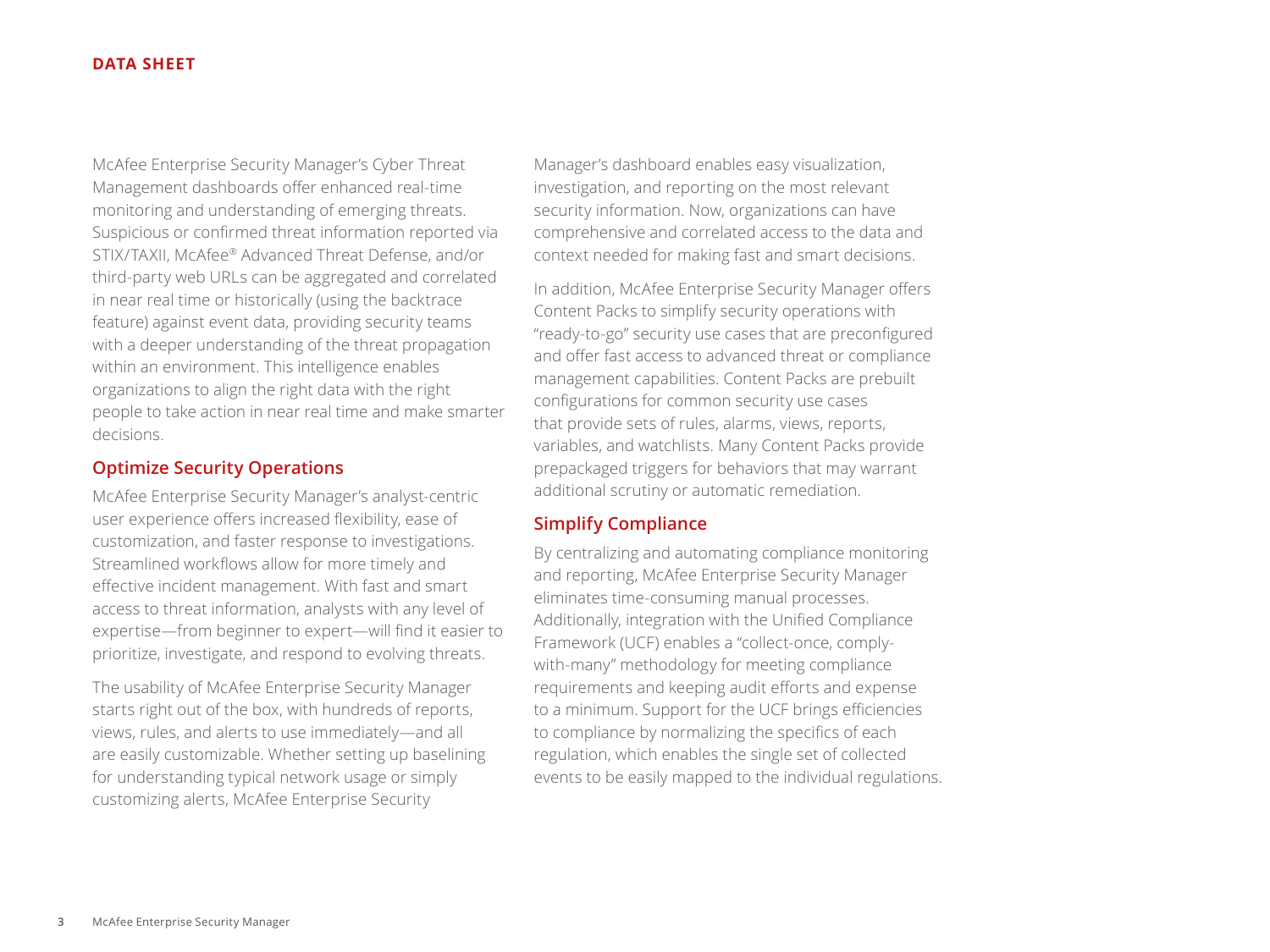McAfee Enterprise Security Manager makes compliance management easy and fast with hundreds of prebuilt dashboards, comprehensive audit trails, and reports for more than 240 global regulations and control frameworks, including PCI-DSS, HIPAA, NERC-CIP, FISMA, GLBA, GPG13, JSOX, and SOX. Beyond the extensive out-of-the-box support, all McAfee Enterprise Security Manager compliance reports, rules, and dashboards are fully customizable.

#### **Connecting Your IT Infrastructure**

Integration across your security infrastructure delivers an unprecedented level of real-time visibility into an organization's security posture. McAfee Enterprise Security Manager can collect valuable data from hundreds of third-party security vendor devices, as well as threat intelligence feeds. Integration with McAfee® Global Threat Intelligence (McAfee® GTI) brings in data from more than 100 million McAfee® Labs global threat sensors, offering a constantly updated feed of known malicious IP addresses. McAfee Enterprise Security Manager can also ingest threat information reported via STIX/TAXII and/or third-party web URLs and take action based on analysis.

McAfee Enterprise Security Manager also offers active integrations with dozens of complementary incident management and analytics solutions, including McAfee solutions and McAfee® Security Innovation Alliance partner solutions.

For example, McAfee Threat Intelligence Exchange, based on endpoint monitoring, aggregates lowprevalence attacks, leveraging global, third-party, and local threat intelligence. McAfee® Threat Intelligence Exchange can also utilize other integrated products, such as McAfee Advanced Threat Defense, to further analyze and convict files.

Analysts also benefit from integration with McAfee® Behavioral Analytics, a dedicated user and entity behavior analytics solution that distills billions of security events down to hundreds of anomalies to produce a handful of prioritized threat leads and allows analysts to discover unusual and high-risk security threats, often unidentifiable by other solutions. Similarly, McAfee Enterprise Security Manager integrates with McAfee® Investigator to help transform analysts into expert investigators and to allow them to close more cases faster with higher confidence that they have determined root cause.

Incident response teams and administrators can use McAfee® Active Response to look for malicious zeroday files that lay dormant on systems, as well as active processes in memory. McAfee Active Response also uses persistent collectors to continuously monitor your endpoints for specific IoCs, automatically alerting you if an IoC appears somewhere in your environment. Unlike standard security approaches, this combination provides organizations with detailed, closed-loop workflow from discovery to containment and remediation.